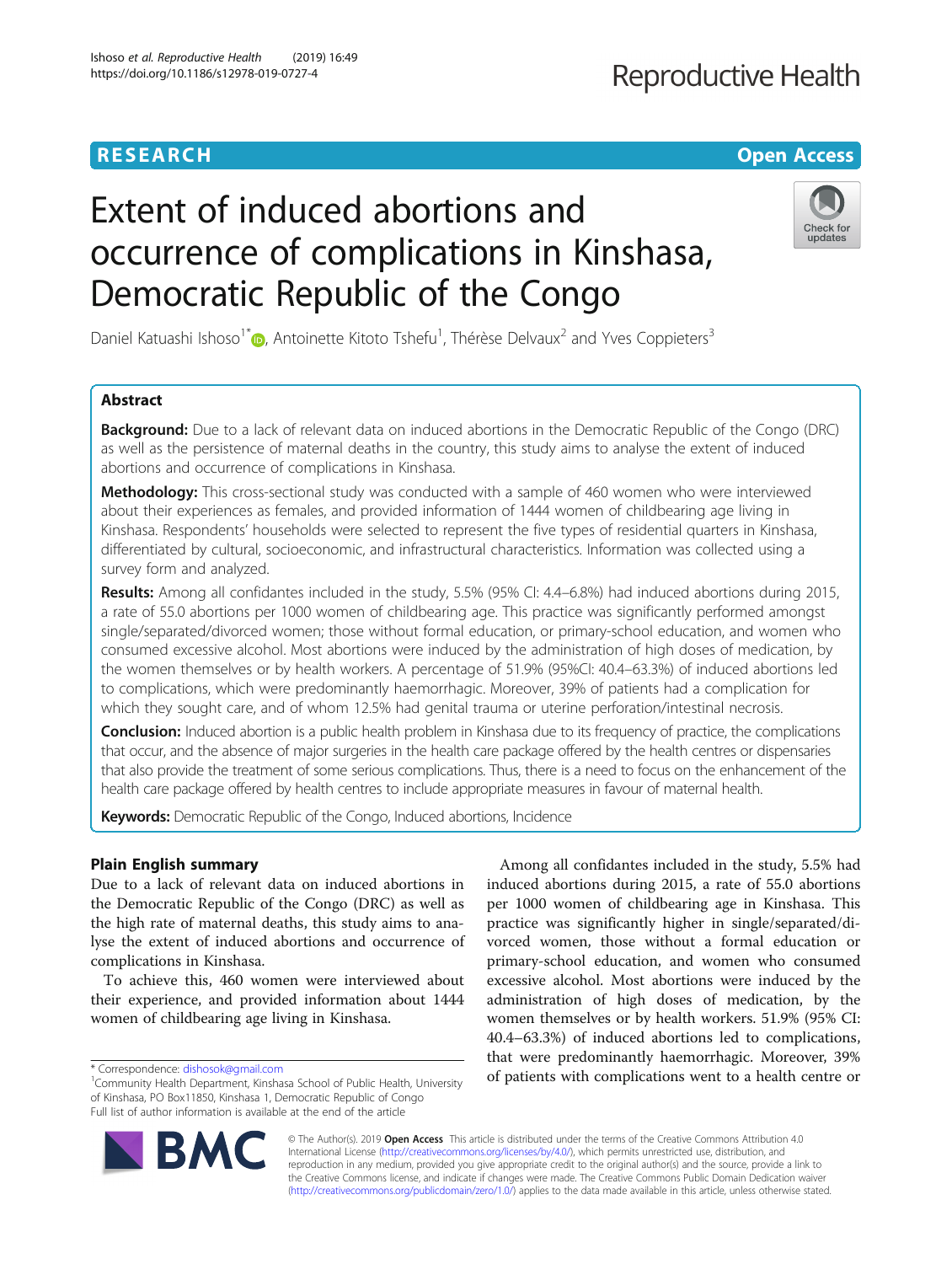dispensary to obtain care of whom 12.5% had genital trauma or uterine perforation/intestinal necrosis.

In conclusion, induced abortion is a public health problem in Kinshasa due to its frequency of practice, the complications that occur, and the absence of major surgeries in the health care package offered by the health centres or dispensaries that also provide the treatment of some serious complications. Thus, there is a need to focus on their prevention and the enhancement of the health care package offered by health centres to include appropriate measures in favour of maternal health.

# Article summary

# **Strengths**

The first survey that estimated directly from the community the frequency of induced abortion and occurrence of complications in Kinshasa, Democratic Republic of the Congo.

## Limitation

The possibility that the extent of induced abortion and its consequences was underestimated because the information was collected from non-primary sources; respondents could report only what they knew about their confidantes and were willing to report.

# Background

Annually, about 25 million unsafe abortions were estimated to have taken place worldwide [\[1](#page-7-0)], the majority of these occurring in developing countries, where about 7 million women are admitted to hospitals due to complications [[2\]](#page-7-0).

Complications from unsafe abortions account for about  $7.9\%$   $(4.7-13.2\%)$  of maternal deaths  $[3]$  $[3]$ . In addition to maternal deaths, high morbidity can be observed long-term such as premature births, psychiatric sequelae, infertility or subfertility, chronic pelvic pain, ectopic pregnancy, and spontaneous abortions [[4](#page-7-0)–[7](#page-7-0)].

An essential component in continuing efforts to reduce the incidence and consequences of unsafe abortions remains empirical evidence of the magnitude of the problem. Data of this nature may also be useful for assessing the impact of investments made to lessen these consequences. Studies to estimate the incidence of unsafe abortions in most developing countries where access to safe medical abortion is severely limited are difficult to conduct properly due to the clandestine nature of this phenomenon.

One of the estimation methods used in these countries is the, "Abortion Incidence Complications Method" (AICM), which is an indirect estimation method. According to this approach, the incidence of abortion is calculated as the sum of all abortions that resulted in complications treated or untreated in a health facility, and

those without complications. All these calculation elements are estimated from information collected in health facilities and from health professionals [\[8](#page-7-0)]. The limits of this method include the following: underestimating the incidence of abortions because it does not include cases of complications that are not treated in health facilities, permission from the health authorities to measure cases of postabortion care in their health establishments, and the tendency for providers to under-report postabortion care for fear of losing their medical license or going to jail. In view of these limits, Anonymous Third Party Reporting (ATPR) method can be a good alternative because it estimates directly from the community in countries where access to abortion services is highly restricted and the practice is clandestine [\[9\]](#page-7-0).

In the Democratic Republic of the Congo (DRC), one of the developing countries where almost all induced abortions are backstreet abortions and unsafe because the restrictive laws, the prevalence of modern contraception is low at  $8\%$  [\[10](#page-7-0)], a situation which undoubtedly have effect on the rates of unwanted pregnancies and induced abortions. Available data on unwanted pregnancies and induced abortions are estimated on the basis of the AICM. Given the different limits of this method and the implementation of the post-abortion care strategy under way in this country, this study proposes to use the confidante approach, an ATPR method, which entails surveying women about their confidantes' abortions. This approach estimates directly from the community to determine, in the city of Kinshasa DRC: (i) the proportion of induced abortions amongst women of childbearing age as well as their characteristics; (ii) the determinants of induced abortions; and (iii) the frequency of post-abortion complications occurring in women of childbearing age as well as their characteristics.

# Methodology

#### Study design

During March 2016, a cross-sectional study was conducted in households in Kinshasa, the capital of the DRC. Kinshasa was chosen as the study setting because induced abortion occurs predominantly in cities [[11](#page-7-0)–[13\]](#page-7-0).

# Study population

The study population included in the study were women of childbearing age living in households in the city of Kinshasa and who confided secret and/or personal events of their lives to interviewees.

# Confidante approach and sampling

The confidante approach used is an ATPR method, which involves gathering information from randomly selected respondents about people (friends, sisters,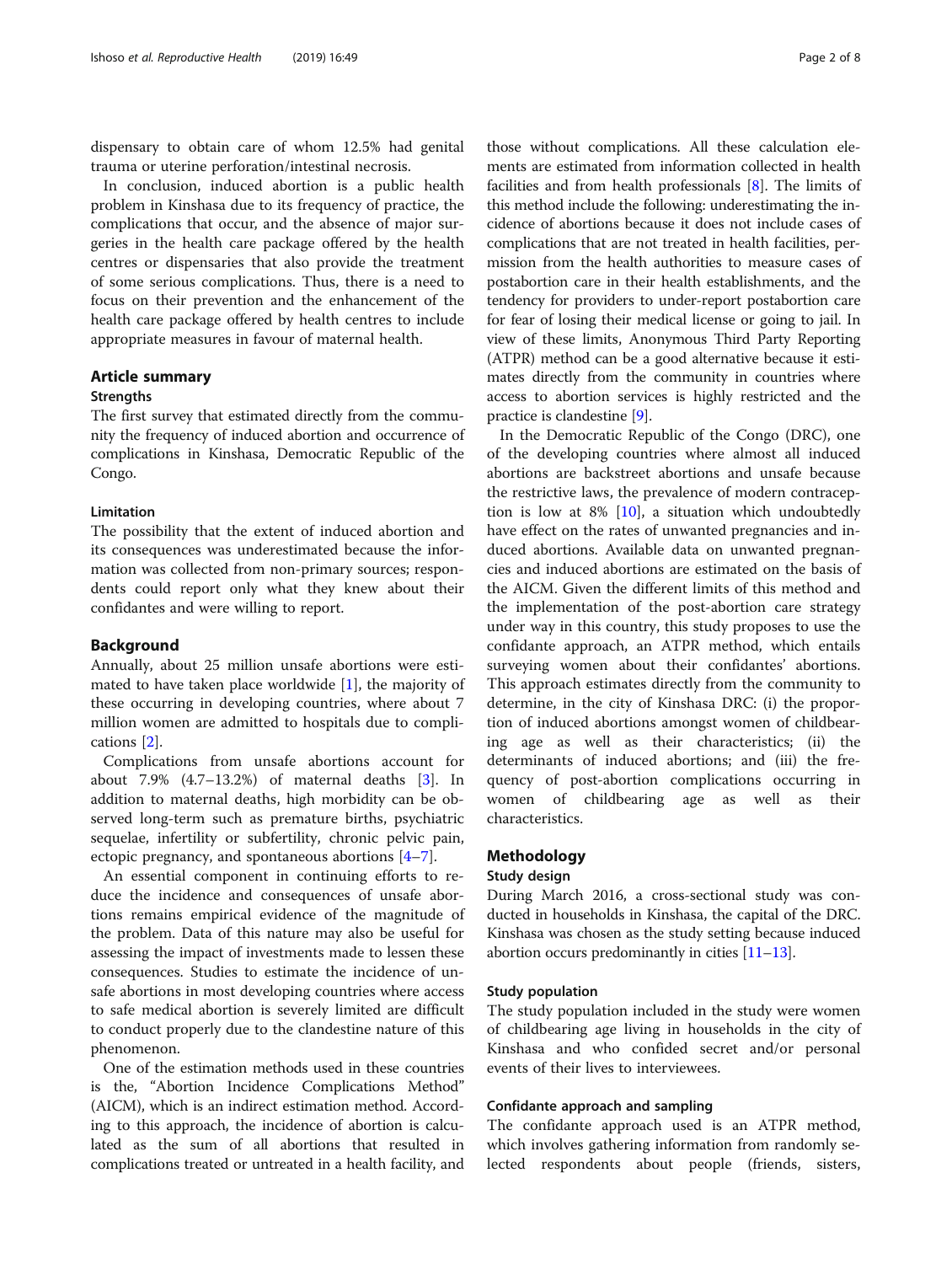<span id="page-2-0"></span>colleagues, etc.) who entrust them with secret events of their lives (confidants). Respondents thus generated the sample without being part of it [[9,](#page-7-0) [14,](#page-7-0) [15\]](#page-7-0).

In this study, respondents were women of childbearing age, the sample generated was also women of childbearing age.

It should be noted that the respondents from whom was generated the sample were selected randomly and in a representative way from the city of Kinshasa, and the sample generated from these respondents consists essentially of their confidants. The respondents were not part of the sample and their personal information was not considered [[9\]](#page-7-0).

Thus, the first step to implementing the ATPR method was to draw a representative sample of respondents [[9\]](#page-7-0).

Random selection of respondents interviewed:

For the random selection of respondents, the sample size was calculated using the formula "the square of 1.96 which is the value of the standard normal distribution coefficient corresponding to a significance level of alpha of 0.05, multiplied by the proportion of women of childbearing age in the city of Kinshasa (we used the proportion of 50 % to have the highest minimum size), multiplied by its complement (1-0.50), divided by the square of precision degree that we assumed to be at 5 % too" The minimal sample size calculated was 384 women of childbearing age. We added 20%  $(n = 76)$  to the sample to account for non-respondents, yielding a total sample of 460Moreover, to approach the respondents in a representative way of the city of Kinshasa, five strata of the health zones (the basic operational level of the DRC's health system) of this city were formed according to their cultural, socio-economic and infrastructural similarities [[16](#page-7-0)]; then, from each stratum, a health zone was randomly drawn, so that a total of five health zones representative of the city of Kinshasa were surveyed. The sample of 460 respondents was distributed amongst these five health zones proportionally to the size of their respective populations. The size of different populations was given by the central offices of the respective health zones, from the projection of 1982 census data.

In each health zone, all health areas were drawn, the sample of the health zone was distributed amongst these health areas proportionally to the size of their respective populations. In each health area three avenues were randomly drawn, the health area sample was distributed amongst these three avenues proportionally to the size of their respective populations.

In each selected avenue, a plot identification survey (parcels/residences) was conducted in which there was at least one household with at least one woman of childbearing age. The results of this survey and the number allocated to the avenue were used to calculate a poll step, which made it possible to identify the parcels (residences) to be investigated. If a parcel survey of more than one household had at least one woman of childbearing age, the household to be surveyed was chosen randomly. Similarly, in a household survey where there were several women of childbearing age, one woman was chosen randomly and interviewed about her confidantes.

# Data collection, information sources, and variables

Professional health investigators collected data using a survey form, asking respondents to recall the characteristics of induced abortion for their confidents during the year 2015.

Information on induced abortion was collected as any other characteristic of the confidante, and its difference with spontaneous abortion was ensured at the time of the interview by reminding the respondent of what it was, because the population of Kinshasa hardly confuse these two concepts even in the local language ("alongola zembi" for induced abortion and "zemi elongwaki" for spontaneous abortion). Those of excessive alcohol use (more than two standard drinks per day or driving under the influence of alcohol) was collected because of the potential effects of alcohol on self-control and subsequent reckless behaviour, such as unprotected sex, which can cause unwanted pregnancy and induced abortion [\[17](#page-7-0)].

As for the variable age, the group of adolescents consisted of any subject aged 19 years or younger, and this was in line with the definition provided by UNICEF, UNAIDS, and WHO.

# Data processing and statistical analysis

Data were entered into an Epi Info software program version 3.5.4, exported to Microsoft Excel, and analysed using Statistical Package for the Social Sciences (SPSS) version 20, IBM.

The non-probabilistic nature of the sampling prevented inferences from been drawn about the proportion of women of childbearing age according to the types of district in Kinshasa, but rather of those relating to the sociodemographic and clinical characteristics (including the history of induced abortion)  $[18]$  $[18]$ .

| Table 1 Frequency of induced abortion in 2015 |  |
|-----------------------------------------------|--|
|-----------------------------------------------|--|

| Confidante $n = 1444$ | $n'$ (%)    | $Cl$ 95%     |
|-----------------------|-------------|--------------|
| Induced abortion      |             |              |
| Yes                   | 79 (5.5)    | 4.4 to 6.8   |
| No                    | 1365 (94.5) | 93.2 to 95.6 |
| Total                 | 1444 (100)  |              |

With  $n =$  number of subjects in the sample;  $n' =$  number of subjects in the sample subgroups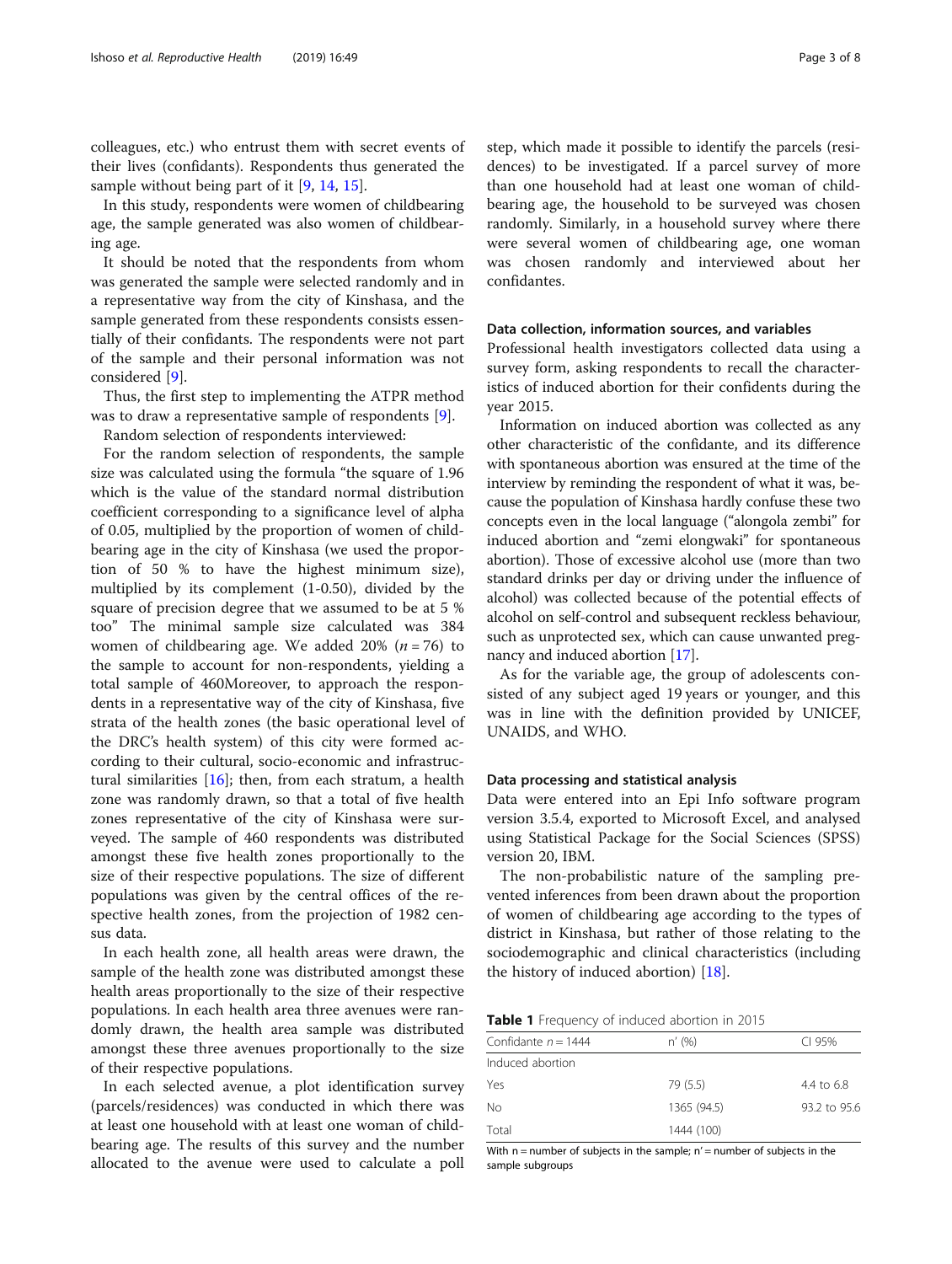#### <span id="page-3-0"></span>Table 2 Descriptive analysis

| Variables                                           | n' (%)      | Median<br>(P25-P75) |
|-----------------------------------------------------|-------------|---------------------|
| Number of confidants per respondent<br>$(n = 460)$  |             | $3(2-4)$            |
| Confidante's residence ( $n = 1444$ )               |             |                     |
| Quarters of old cities                              | 285 (19.7)  |                     |
| Quarters of planned cities                          | 307 (21.3)  |                     |
| Eccentric quarters and of extension                 | 403 (27.9)  |                     |
| Residential quarters                                | 171 (11.8)  |                     |
| Semi-rural quarters                                 | 278 (19.3)  |                     |
| Total                                               | 1444 (100)  |                     |
| Adolescence (years) $(n = 1444)$                    |             | 27 (22–32)          |
| Yes                                                 | 243 (16.8)  |                     |
| No                                                  | 1201 (83.2) |                     |
| Total                                               | 1444 (100)  |                     |
| Level of education of the confidante ( $n = 1444$ ) |             |                     |
| None                                                | 28 (1.9)    |                     |
| Primary                                             | 305 (21.1)  |                     |
| Secondary                                           | 710 (49.2)  |                     |
| High                                                | 401 (27.8)  |                     |
| Total                                               | 1444 (100)  |                     |
| Employment of the confidante (1442)                 |             |                     |
| State Employee                                      | 145 (10.1)  |                     |
| Private employee                                    | 147 (10.2)  |                     |
| Self-employed                                       | 360 (25.0)  |                     |
| Student                                             | 341 (23.6)  |                     |
| Unemployed                                          | 449 (31.1)  |                     |
| Total                                               | 1442 (100)  |                     |
| Income of the confidante (1442)                     |             |                     |
| No income                                           | 652 (54.7)  |                     |
| Worker                                              | 790 (45.3)  |                     |
| Total                                               | 1442 (100)  |                     |
| Marital status ( $n = 1443$ )                       |             |                     |
| Single/separated/divorced/widowed                   | 886 (61.4)  |                     |
| Married/cohabiting                                  | 557 (38.6)  |                     |
| Total                                               | 1443 (100)  |                     |
| Confidante parity ( $n = 1444$ )                    |             |                     |
| Nulliparous                                         | 686 (47.5)  |                     |
| Primiparous/Multiparous                             | 758 (52.5)  |                     |
| Total                                               | 1444 100)   |                     |
| Excessive use of alcohol ( $n = 1444$ )             |             |                     |
| Yes                                                 | 504 (34.9)  |                     |
| No                                                  | 940 (65.1)  |                     |
| Total                                               | 1444 (100)  |                     |
| Use of tobacco ( $n = 1444$ )                       |             |                     |
| Yes                                                 | 20 (1.4)    |                     |
|                                                     |             |                     |

# Table 2 Descriptive analysis (Continued)

| Variables                                     | $n'$ (%)    | Median<br>(P25-P75) |
|-----------------------------------------------|-------------|---------------------|
| <b>No</b>                                     | 1424 (98.6) |                     |
| Total                                         | 1444 (100)  |                     |
| Confidante abortion background ( $n = 1444$ ) |             |                     |
| No abortion background                        | 1191 (82.5) |                     |
| One or several abortions                      | 253 (17.5)  |                     |
| Total                                         | 1444 (100)  |                     |

With:  $n =$  number of subjects in the sample:  $n' =$  number of subjects in the sample subgroups: SD = Standard Deviation

The eccentric quarters and of extension are essentially unplanned building. They are isolated, unregistered and mostly inhabited by low income social strata. Accessibility is at random and impractical in some places. Pedestrian mobility is important. Public infrastructures are almost non-existent. The public transportation means are uncertain and, pedestrian accessibility is difficult and not fitted

The rate of induced abortion expressed per 1000 women of childbearing age in 2015 was calculated by the ratio of induced abortions to person-year 2015 (the number of respondent's confidants in 2015 in the denominator and the induced abortions performed among these confidants in the numerator).

Categorical variables were reported as a frequency and percentage, and groups were compared using the χ2 test. The forward stepwise logistic regression helped to identify independent predictors of induced abortion, complications thereof, and referral hospital use in cases of complication. Only variables associated with induced abortion, and complications thereof in the bivariate analysis were included in the final model. The odds ratio (OR) with a corresponding 95% confidence interval was reported to quantify the strength of association. Significance was set at  $p$ -value of less than 0.05.

# Ethical considerations

The National Ethics Committee of the Kinshasa School of Public Health, University of Kinshasa, approved this study before the collection of data (Ethics Certificate N° ESP/CE/015/2016). Authorisation was also provided by health and politico-administrative authorities. The informed consent of women (respondents) was requested systematically, and the confidentiality of women of childbearing age was respected to the maximum extent possible by imposing anonymity.

# Results

A total of 460 respondents reported on 1444 confidents, with a median of 3 (IQR:2–4) confidents.

# Frequency of induced abortions (Table [1\)](#page-2-0)

During 2015, amongst 1444 confidantes, a percentage of 5.5% (95% CI: 4.4–6.8%) had induced abortions, which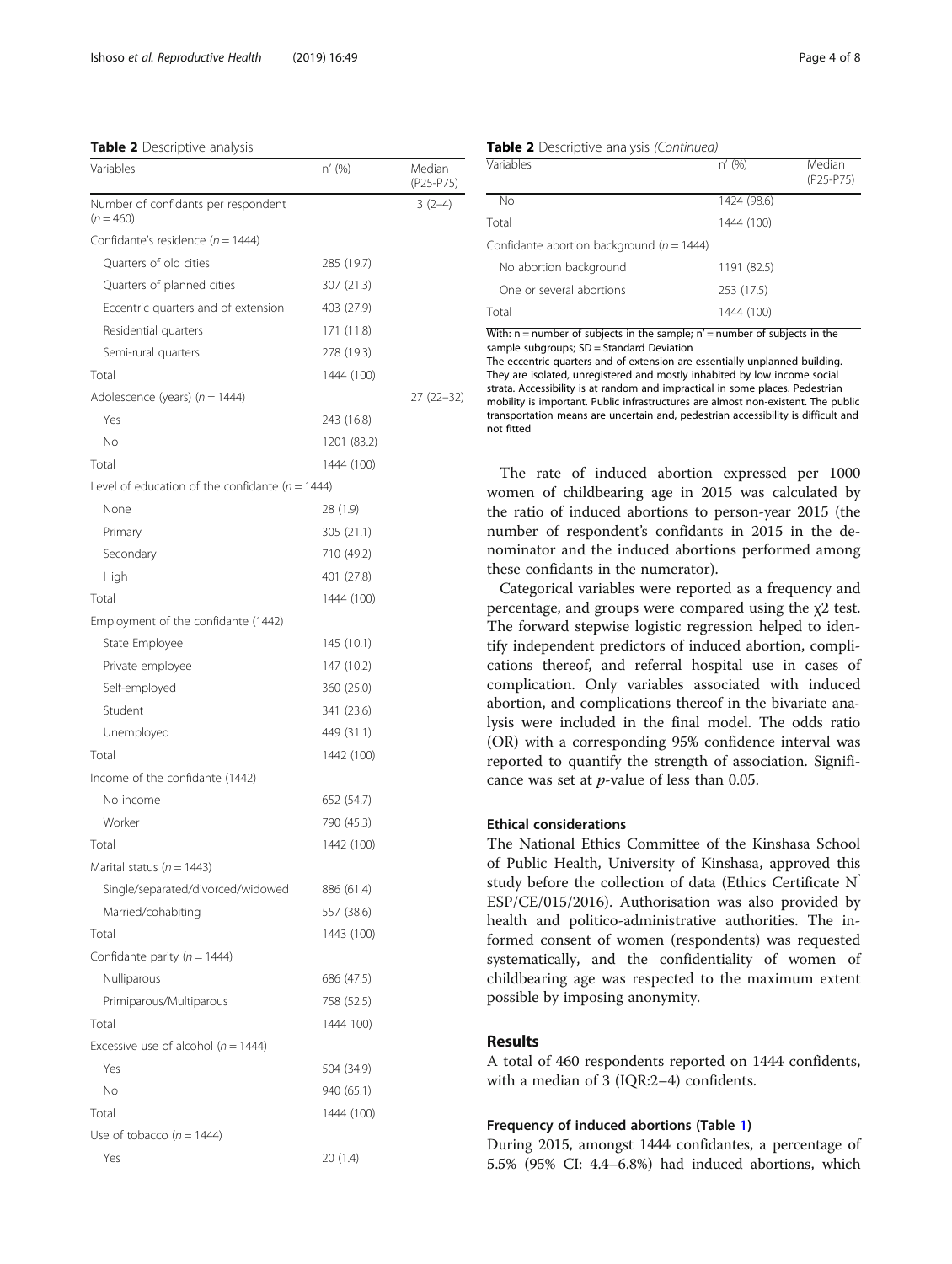Table 3 Characteristics of induced abortion

| Variables                                                           | $n'$ (%)  |
|---------------------------------------------------------------------|-----------|
| Abortionists ( $n = 79$ )                                           |           |
| Health and related worker                                           | 32 (40.5) |
| Confidante herself                                                  | 40 (50.6) |
| Traditional healer                                                  | 7(8.9)    |
| Total                                                               | 79 (100)  |
| Method used $(n = 79)$                                              |           |
| Curettage/Aspiration                                                | 25 (31.6) |
| Injections                                                          | 6(7.6)    |
| High doses of drugs                                                 | 40 (50.6) |
| Potion/syrup/purge                                                  | 4(5.1)    |
| Agent caustic/Stems/other                                           | 4(5.1)    |
| Total                                                               | 79 (100)  |
| that with the book of all components of the test components and the |           |

High doses of drugs were administered orally

corresponds to the rate of 55.0 abortions per 1000 women of childbearing age in Kinshasa (95% CI: 44.0–68.0%).

# Characteristics of induced abortions (Tables [2](#page-3-0) and 3)

The median age (IQR) of the confidante's population was 27 years (22–32); almost half of the women were single or separated or divorced or widowed and had completed secondary school. They had at least one child and most of them had no income. Most confidantes had neither a history of induced abortion and nor did they consume tobacco or alcohol.

Most of these induced abortions were performed after the administration of high doses of drugs by the women themselves (50.6%) or by health workers (40.5%).

# Determinants of induced abortion (Table [4](#page-5-0))

Multivariate analysis shows that: single or separated or divorced women or widows had significantly a higher odds of having an induced abortion than married women (Adjusted OR = 2.7; 95% CI: 1.4–4.9); women without formal education or primary-school education had significantly a higher odds than women with secondary education (Adjusted OR = 2.2.; 95% CI: 1.1–4.8); and women who consumed excessive alcohol had a significantly higher odds than those who did not (Adjusted OR = 3.2; 95% CI: 2.2–6.9).

# Frequency and characteristics of induced abortion-related complications (Table [5](#page-6-0))

A percentage of 51.9% (95% CI: 40.4–63.3%) of induced abortions led to complications, that were predominantly haemorrhagic, and occurred in eccentric and semi-rural districts of Kinshasa. Moreover, there was a percentage of 39% of patients with complications who went to a health centre or dispensary to obtain care and of whom 12.5% had genital trauma or uterine perforation/intestinal necrosis.

# Discussion

In the study 5.5% of confidantes had induced abortions, which corresponds to the rate of 55.0 abortions per 1000 women of childbearing age. The findings of this study reflect the poor success rate of interventions implemented in family planning settings. The aim of these interventions is to reduce the need to resort to induced abortion by reducing the rate of unwanted pregnancy, mainly through the use of modern contraception [\[19](#page-7-0)]. Nationally, since 2007, the prevalence of modern contraceptive use in the DRC is low, at around 8% [[10](#page-7-0)].

The rate of induced abortion in the DRC is much higher compared with other African countries such as Malawi (46.1 per 1000 women of childbearing age), Tanzania (34.4 per 1000 women of childbearing age) and Rwanda (51.6 per 1000 women of childbearing age) where the rates of modern contraceptive use are higher [[20\]](#page-7-0).

A percentage of abortions (50.6%) were self-induced by women of childbearing age, and 40.5% were induced by health workers or simulators. Most methods used were medicinal. In the DRC and other developing countries, regulations on the sale and use of pharmaceutical products are scarcely observed, and the practices of self-medication and diversification of remedies are commonplace; they constitute the therapeutic choices of the majority of persons before they resort to a sanitary structure [[21](#page-7-0)–[23](#page-7-0)].

The researchers found a significant correlation between excessive alcohol use (more than two standard drinks per day or driving under the influence) and the incidence of induced abortion. Such consumption may directly affect the decision to abort, or lead to unprotected intercourse, which could result in unwanted pregnancy [[17\]](#page-7-0). Moreover, in the present study a significant association was observed between single or separated or divorced women or widows without formal education or primary-school education, these results corroborating those reported by various authors [[11,](#page-7-0) [12,](#page-7-0) [24](#page-7-0)–[28\]](#page-7-0); and can be understood within the social context of Kinshasa as pregnancy out of wedlock is not tolerated (thus impelling unmarried pregnant women to abort when the fathers are not ready for marriage) and the exclusion of sex education in the primary school curriculum.

During 2015, a percentage of 51.9% of the induced abortions performed led to complications. The high incidences of these complications reflect upstream a serious problem to perform these abortions in Kinshasa. This situation is very similar to those in other countries, such as Rwanda and Burkina Faso, where 40% of induced abortions led to complications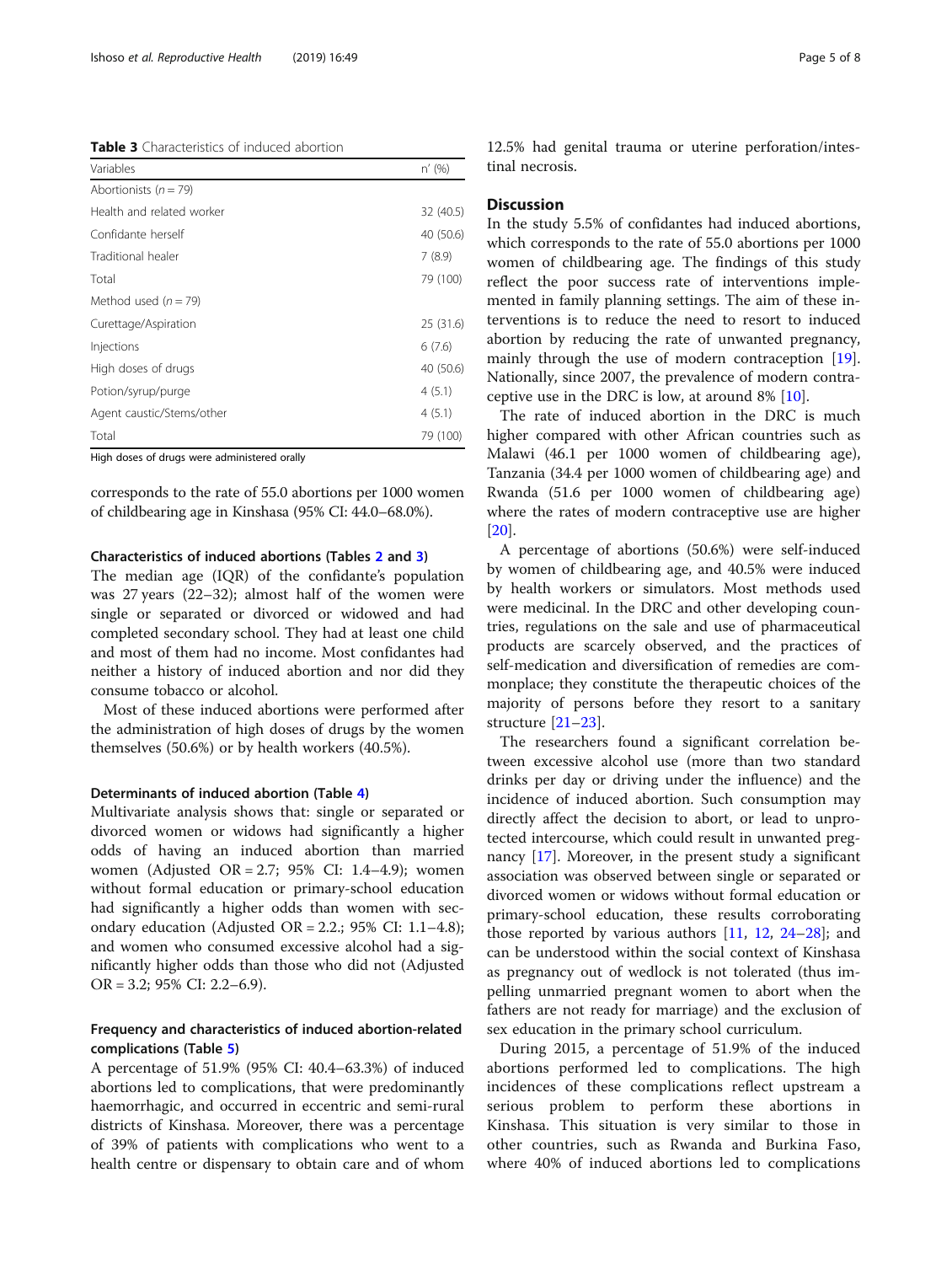# <span id="page-5-0"></span>Table 4 Determinants of induced abortion (bivariate and multivariate analysis)

|                                                    | Induced abortion   |           |                            |         |
|----------------------------------------------------|--------------------|-----------|----------------------------|---------|
|                                                    | Bivariate analysis |           | Multivariate analysis (LR) |         |
| Independent variables                              | Crude OR (CI95%)   | р         | Adjusted OR (CI95%)        | р       |
| Adolescence (≤ to 19 yrs)                          |                    | <b>NS</b> |                            |         |
| Yes $(n' = 243)$                                   | $1.6(0.9 - 2.7)$   |           |                            |         |
| No ( $n' = 1201$ )                                 | $\mathbf{1}$       |           |                            |         |
| Patient's residence                                |                    | <b>NS</b> |                            |         |
| Quarters of old cities ( $n' = 285$ )              | $1.8(0.8-4.1)$     |           |                            |         |
| Eccentric quarters and of extension ( $n' = 403$ ) | $1.6(0.8-3.7)$     |           |                            |         |
| Residential quarters ( $n' = 171$ )                | $2.1(0.8 - 5.0)$   |           |                            |         |
| Semi-rural quarters ( $n' = 278$ )                 | $2.4(1.1-5.4)$     |           |                            |         |
| Quarters of planned cities ( $n' = 307$ )          | 1                  |           |                            |         |
| Level of education of the confidante               |                    | 0.005     |                            | 0.044   |
| None/Primary $(n' = 333)$                          | $2.9(1.5-6.2)$     |           | $2.2(1.1-4.8)$             |         |
| Secondary ( $n' = 710$ )                           | $1.9(0.9 - 3.8)$   |           |                            |         |
| High $(n' = 401)$                                  | $\mathbb{1}$       |           | 1                          |         |
| Income of the confidante                           |                    | <b>NS</b> |                            |         |
| No income $(n' = 790)$                             | $1.3(0.8-2.1)$     |           |                            |         |
| Worker ( $n' = 652$ )                              | 1                  |           |                            |         |
| Marital status of the confidante                   |                    | 0.010     |                            | 0.002   |
| Single/separated/divorced/widowed (n' = 842)       | $1.9(1.2 - 3.2)$   |           | 2.7(1.44.9)                |         |
| Married/cohabiting $(n' = 601)$                    | 1                  |           | 1                          |         |
| Parity of the confidante                           |                    | <b>NS</b> |                            |         |
| Nulliparous ( $n' = 685$ )                         | $1.0(0.6-1.5)$     |           |                            |         |
| Primiparous/Multiparous (n' = 758)                 | $\mathbb{1}$       |           |                            |         |
| Abortion background of the confidante              |                    | <b>NS</b> |                            |         |
| One or several abortions ( $n' = 1191$ )           | $1.3(0.7-2.7)$     |           |                            |         |
| No abortion background ( $n' = 253$ )              | 1                  |           |                            |         |
| Excessive use of alcohol                           |                    | < 0.001   |                            | < 0.001 |
| Yes ( $n' = 504$ )                                 | $2.8(1.7-4.4)$     |           | $3.2$ (2.2-6.9)            |         |
| No $(n' = 940)$                                    | $\mathbf{1}$       |           | 1                          |         |
| Use of tobacco by the confidante                   |                    | <b>NS</b> |                            |         |
| Yes $(n' = 20)$                                    | $1.9(0.4 - 8.5)$   |           |                            |         |
| No $(n' = 1424)$                                   | 1                  |           |                            |         |

With: OR = Odds Ratio; P = p-value; LR = logistic regression

[[29,](#page-7-0) [30\]](#page-7-0). Most complications occurred in eccentric and semi-rural districts of Kinshasa, which can be explained by a low socioeconomic level which limits women in their purchase of medicines for post-abortion care as well as the poor quality of the abortion procedures by abortion providers in these neighbourhoods (poor quality of the procedures). Haemorrhage was the predominant type of complication, followed by infection and genital trauma. This finding is in agreement with those of many other studies conducted in similar contexts [\[31](#page-7-0)–[33](#page-7-0)].

During 2015, 39% of confidents with post-abortion complications visited a health centre or dispensary for care. Of these, there were cases of genital trauma and uterine perforation complication that should be treated at the referral health facilities that offer the full package of care. The health centre or dispensary that provided treatment for them has a mandate only to offer the minimal package of ambulatory care that does not include major surgical procedures such as laparotomy to repair a uterine perforation. This situation can be explained by a greater facility, financial and geographical access to a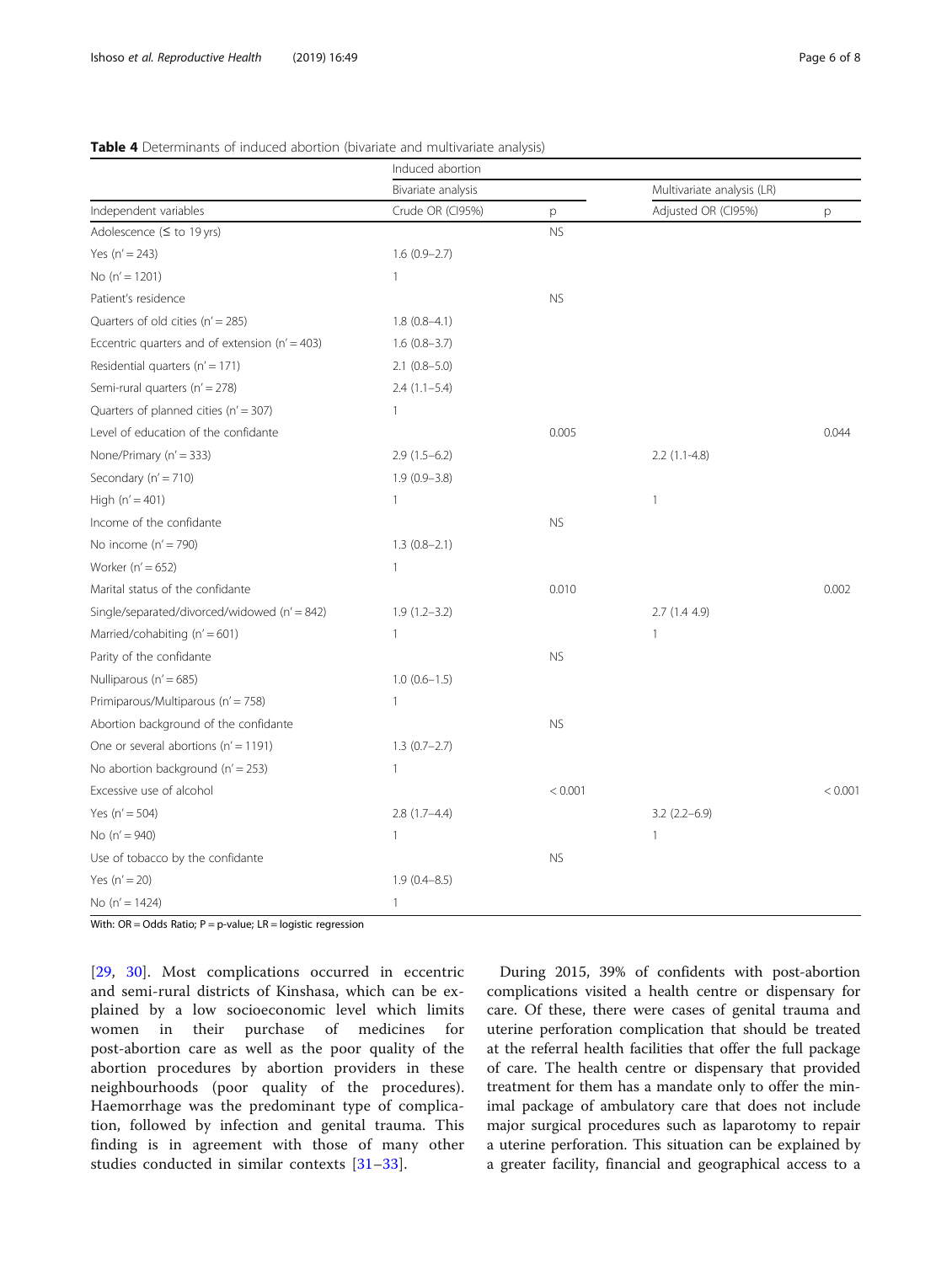| Induced abortion $n = 79$                                         | n' (%)       | CI 95%          |
|-------------------------------------------------------------------|--------------|-----------------|
| Induced abortion-related complication                             |              |                 |
| Yes                                                               | 41<br>(51.9) | 40.7 to<br>63.3 |
| No                                                                | 38<br>(48.1) | 36.7 to<br>59.6 |
| Total                                                             | 79<br>(100)  |                 |
| Induced abortion-related complication $n = 41$                    | $n'$ (%)     |                 |
| Type of complication                                              |              |                 |
| Haemorrhage                                                       | 27<br>(65.8) |                 |
| Infection                                                         | 6(14.6)      |                 |
| Genital trauma                                                    | 4(9.8)       |                 |
| Uterine perforation/Intestinal necrosis                           | 4(9.8)       |                 |
| Total                                                             | 41<br>(100)  |                 |
| Residence of complication cases                                   |              |                 |
| Quarters of old cities                                            | 7(17.1)      |                 |
| Eccentric quarters and of extension                               | 15<br>(36.6) |                 |
| Residential quarters                                              | 5 (12.2)     |                 |
| Semi-rural quarters                                               | 9 (21.9)     |                 |
| Quarters of planned cities                                        | 5(12.2)      |                 |
| Total                                                             | 41<br>(100)  |                 |
| Type of solicited health facility if complication                 |              |                 |
| Tertiary facility                                                 | 8 (19.5)     |                 |
| Public secondary facility                                         | 6(14.6)      |                 |
| Private secondary facility                                        | 9(22.0)      |                 |
| Health center or Dispensary                                       | 16<br>(39.0) |                 |
| No precision                                                      | 2(4.9)       |                 |
| Total                                                             | 41<br>(100)  |                 |
| Type of complication visited health center or dispensary for care |              |                 |
| Haemorrhage                                                       | 12<br>(75.0) |                 |
| Infection                                                         | 2(12.5)      |                 |
| Genital trauma or uterine perforation/Intestinal<br>necrosis      | 2(12.5)      |                 |

<span id="page-6-0"></span>Table 5 Frequency and characteristics of complication due to induced abortion

health centre or dispensary than to referral hospitals. This facility makes the health centre or dispensary the most widely attended health infrastructure in both Kinshasa (67.5%) and nationally (63.2%) [\[34\]](#page-7-0).

 $(100)$ 

Total 16

It should be noted the possibility that the extent of induced abortion and its consequences were underestimated

because the information was collected from non-primary sources, in a geographical context where induced abortion is illegal and poorly perceived by the population; respondents could only report what they knew about their confidents and what they felt safe reporting to researchers.

# Conclusion

This study confirmed that induced abortion is a public health problem in Kinshasa due to the frequency of the practice, the complications that occur, and the absence of major surgeries such as laparotomy in the health care package offered by the health centres or dispensaries that also provide the treatment of some serious complications.

In the context of the DRC, where the prevalence of modern contraceptive use is low despite the efforts of the Ministry of Public Health in raising awareness and distributing modern contraceptives through the national reproductive health program supported by several partners and laws prohibit induced abortion, leading to its clandestine practice with serious complications, the analysis of the management of induced abortion-related complications in the health structures and that of possibility of extending the health care package offered by health centres to major surgeries are urgently needed to offer appropriate measures in favour of maternal health.

#### Abbreviations

CI: Confidence interval; DRC: Democratic Republic of the Congo; IQR: InterQuartile Range; n: Number of subjects in the sample; n': Number of subjects in the sample subgroups; OR: Odds Ratio; p: p-value; RDS: Respondent Driven Sampling; SD: Standard Deviation; SPSS: Statistical Package for the Social Sciences; WHO: World Health Organization

#### Acknowledgements

We are very thankful to the professional team of investigators, nurses and physician, as their partnership helped us in completing this research.

## Funding

Not applicable because this survey was self-funded.

#### Availability of data and materials

The datasets used and analysed during the current study are available from the corresponding author on reasonable request.

#### Authors' contributions <sup>1</sup>

DIK conceived the survey, analysed data, and drafted manuscript. <sup>1</sup>ATK, <sup>2</sup>TD and <sup>3</sup>YC oriented data analysis and reviewed the manuscript. All the others approved the final manuscript.

#### Ethics approval and consent to participate

The study protocol was approved by the institutional review board of the Kinshasa School of Public Health, University of Kinshasa (Certificate n° ESP/ CE/015/2016). This study was conducted in accordance with the Helsinki Declaration II. Authorisation was also provided by health and politicoadministrative authorities. The informed consent of women was requested systematically (only the respondents), and the confidentiality of women of childbearing age was respected to the maximum extent possible by imposing anonymity.

#### Consent for publication

Written informed consent was obtained from the respondents for permission to publish information gathered during the survey.